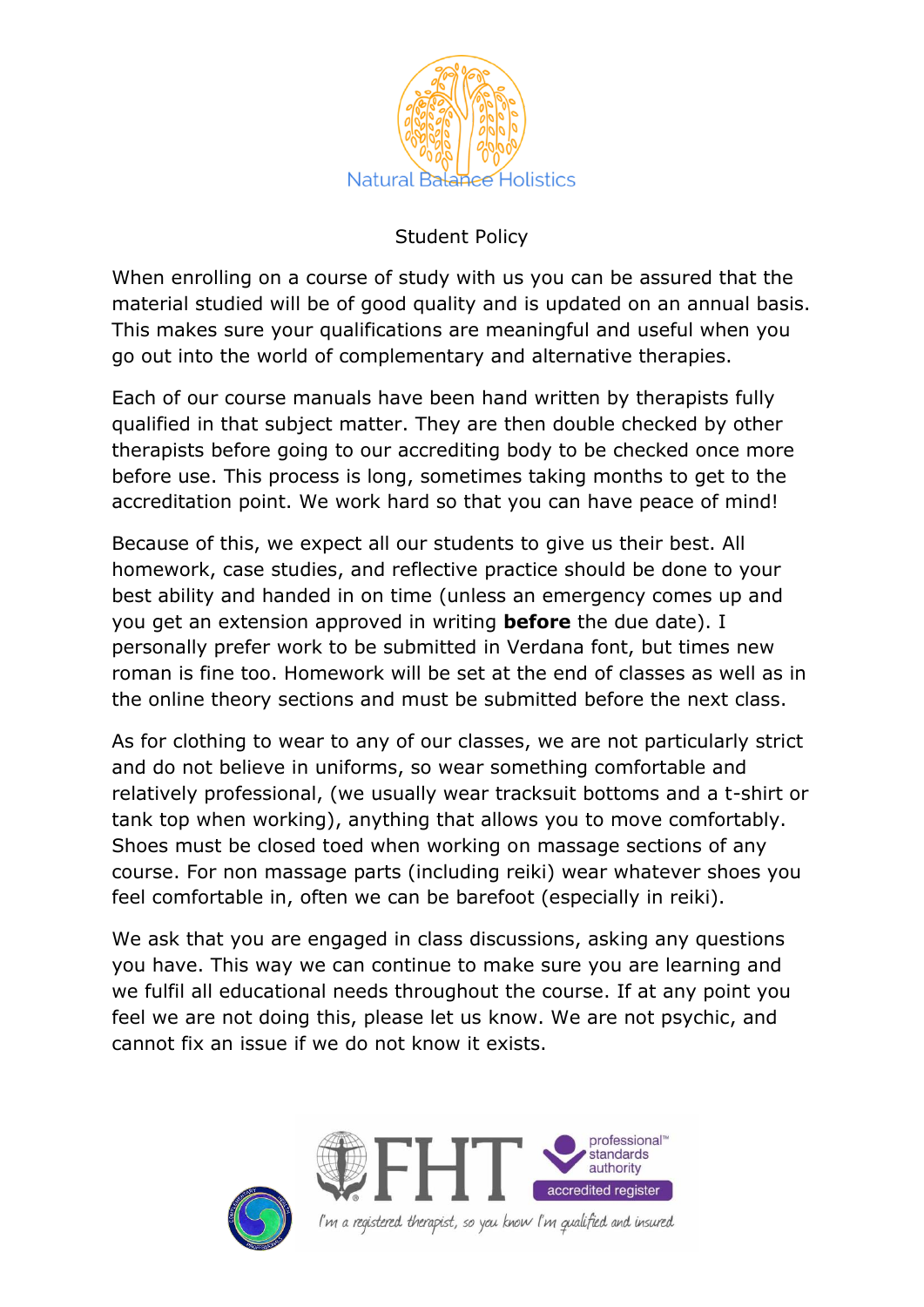

We expect all students, staff, and clients to abide by all our policies set out in the student handbook/manuals. This includes health & safety, discrimination, and equal opportunity policies. If you feel that this is not happening, or you feel discriminated or bullied in any way let us know so we can help you in any way we can.

As a student, you can back out of a course at anytime, the monetary costs of this are laid out in our cancellation policy, but will be reiterated here:

Students:

If booking one of our short courses like, Reiki (levels 1 & 3), Ear Candles and, Indian Head massage, a 25% non-refundable deposit will need to be paid. Payment in full must be made 24 hours before the first day, unless an agreement has been made for a payment plan. Certificates will be withheld until full payment has been made. If you cancel less than 2 weeks before that start of a course, 50% of the course fees will be payable. No shows or cancellation within 48 hours will be charged the full amount of the course.

For online study (less common essential oils CPD & anatomy, physiology and pathology), you will have 48 hours from your enrollment to cancel and a full refund will be given.

For full qualification courses (Aromatherapy, Massage, Reflexology and Reiki 2), you will have 2 weeks to change your mind and will receive a 75% refund of course costs or be able to transfer to a different qualifying course. This will not start the 2 week time limit again, the original time limit will still apply.

If we have to change the dates of a course, you will be notified ASAP and we will work to make sure all new dates are suitable for you. If this is not the case then a full refund will be issued.





I'm a registered therapist, so you know I'm qualified and insured